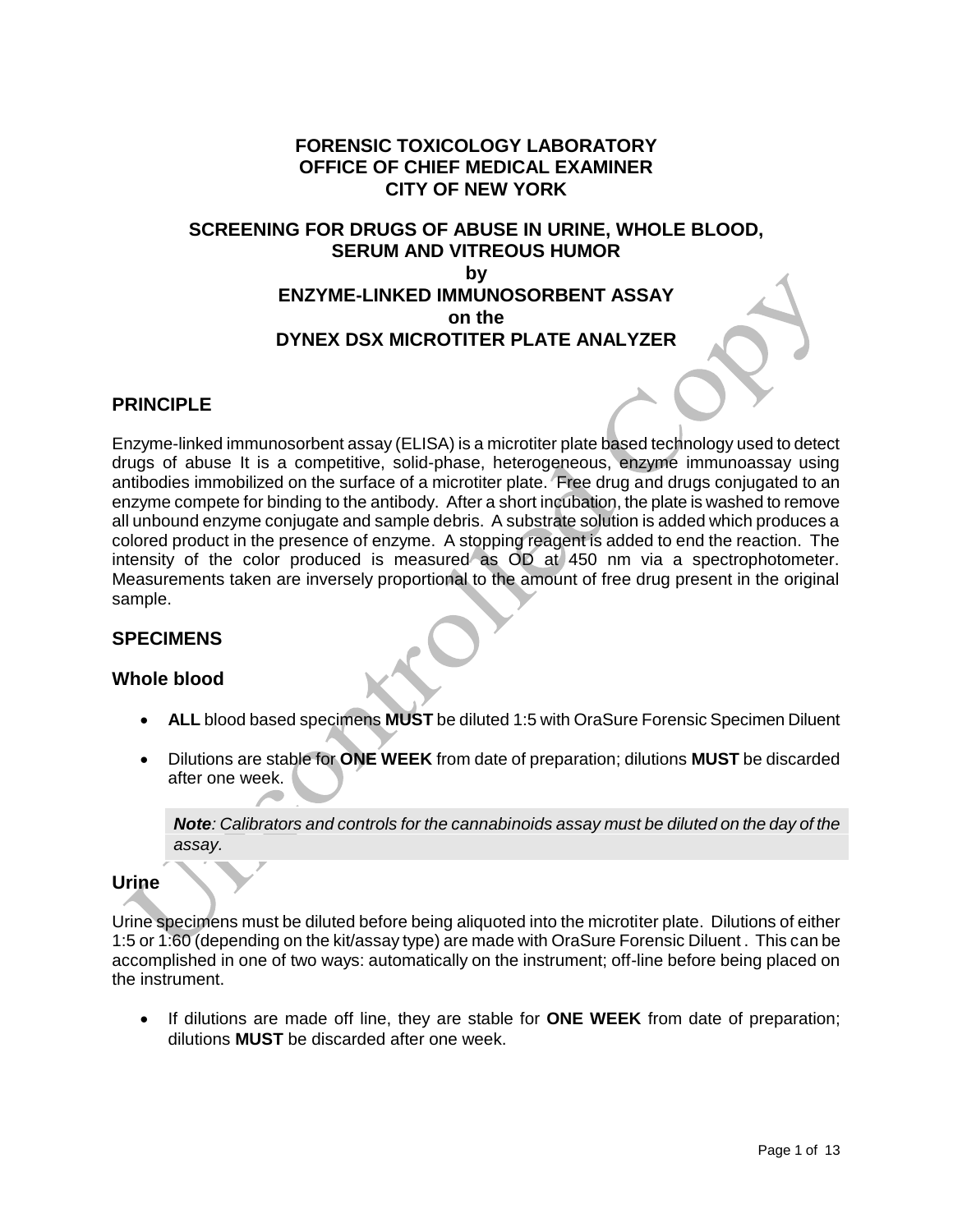# **Serum**

- **ALL** serum specimens **MUST** be diluted 1:5 with OraSure Forensic Specimen Diluent
- Dilutions are stable for **ONE WEEK** from date of preparation; dilutions **MUST** be discarded after one week.

**Note**: It is **extremely** *important* to eliminate bubbles; the presence of a bubble could *produce a false negative result.*

## **Vitreous Humor**

Vitreous humor samples are run undiluted.

# **REAGENTS AND MATERIALS**

#### **Micro-Plate Assays**

- 1. OraSure Technologies, Inc. Micro-Plate ELISA drugs of abuse test kits for Opiates, Cocaine Metabolite (BE), Barbiturates, Amphetamine Specific, Methamphetamine Specific, Benzodiazepines. Cannabinoids, Oxycodone and Methadone.
- 2. Antibody immobilized on polystyrene wells (distinct for each assay).

Drug class specific enzyme conjugate labeled with horseradish peroxidase

Substrate reagent which contains 3,3',5,5'- tetramethyl-benzidine

Stopping reagent which contains 2 N sulfuric acid. (Sold separately)

3. Store kits at 2-8<sup>o</sup>C until expiration date indicated on the kit label.

## **Plate Validation Calibrators**

- 1. OraSure Negative Calibrator (Serum or Oral Fluid)
- 2. OraSure Cutoff Calibrator (Serum or Oral Fluid)

*Note: No OraSure negative and cutoff calibrators are provided with the Oxycodone kit.*

# **Calibrators**

# **Whole Blood**

- 1. Negative calibrator (NCAL): UTAK Blank Blood
- 2. Cutoff Calibrator (CUTOFF): Prepared internally in UTAK Blank Blood
- 3. Negative control (NCTRL): Prepared internally in UTAK Blank Blood (1/2 cutoff)
- 4. Positive control (PCTRL): Prepared internally in UTAK Blank Blood (2 times cutoff)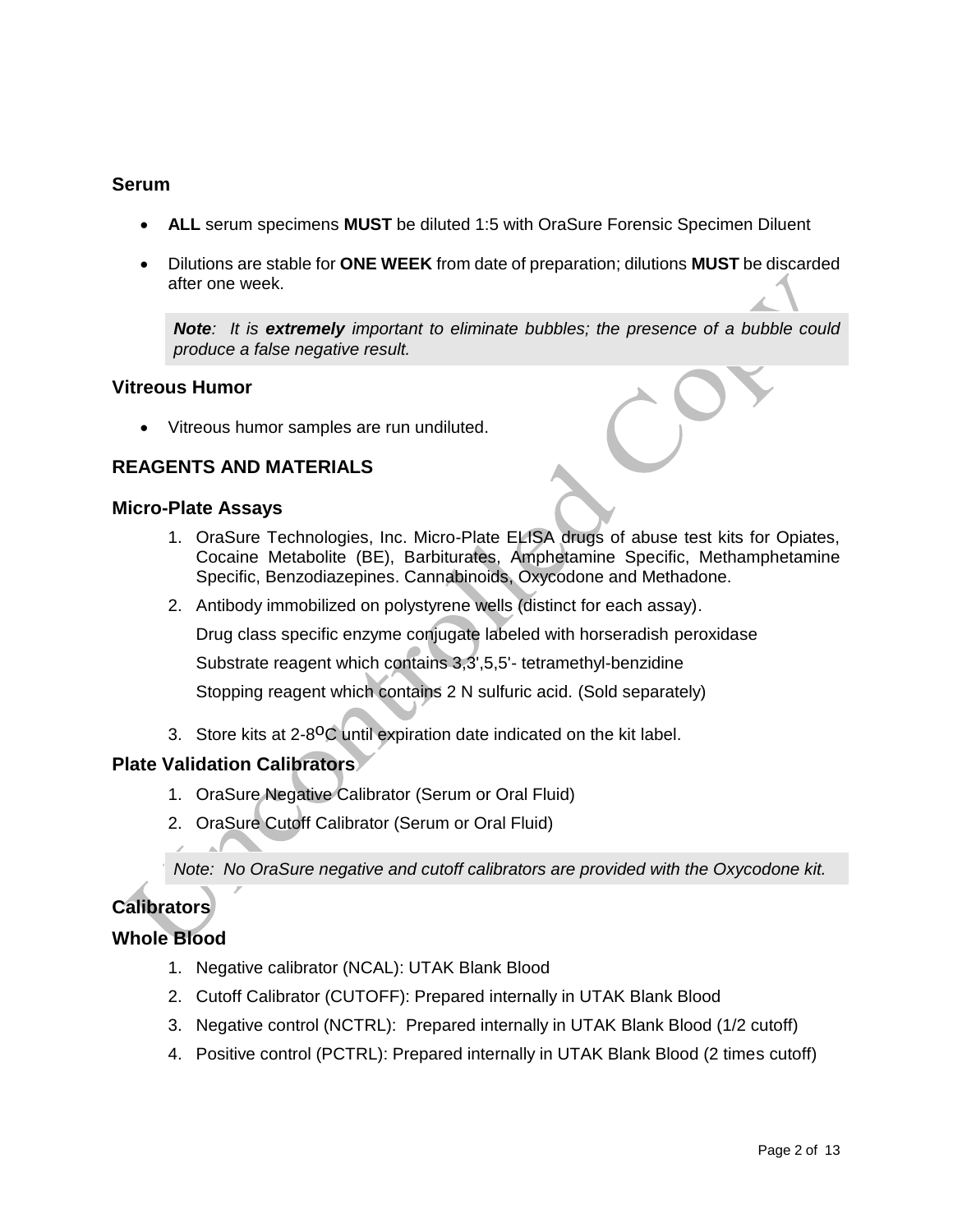# **Urine**

- 1. Negative calibrator (NCAL): Certified Negative Urine
- 2. Cutoff Calibrator (CUTOFF): Prepared internally in Certified Negative Urine
- 3. Negative control (NCTRL): Prepared internally in Certified Negative Urine (1/2 cutoff)
- 4. Positive control (PCTRL): Prepared internally in Certified Negative Urine (2 times cutoff)

## **Serum**

- 1. Negative calibrator (NCAL): UTAK Serum
- 2. Cutoff Calibrator (CUTOFF): Prepared internally in UTAK Serum
- 3. Negative control (NCTRL): Prepared internally in UTAK Serum (1/2 cutoff)
- 4. Positive control (PCTRL): Prepared internally in UTAK Serum (2 times cutoff)

## **Vitreous Humor**

- 1. Negative calibrator (NCAL): Certified Negative Vitreous Humor
- 2. Cutoff Calibrator (CUTOFF): Prepared internally in Certified Negative Vitreous Humor
- 3. Negative control (NCTRL): Prepared internally in Certified Negative Vitreous Humor  $(1/2 \text{ cutoff})$
- 4. Positive control (PCTRL): Prepared internally in Certified Negative Vitreous Humor (2 times cutoff)

## **Quality Control**

In addition to the reagents above which are routinely run at the beginning of the assay, positive and negative internal controls are run after every 22 unknown samples and at the end of the assay.

# **REAGENT PREPARATION**

## **Cocaine Metabolite**

- 1. Using a volumetric pipette, add 2 mL of Conjugate Diluent to the vial of lyophilized Stock Conjugate.
- 2. Replace the stopper and gently mix the contents of the vial by inversion for 10 minutes. Alternatively, after addition of diluent, the conjugate vial may be left refrigerated overnight to reconstitute. Mix gently before use.
- 3. Using a calibrated pipette, add the volume of reconstituted Stock Conjugate specified on the Conjugate Dilution Instructions for this kit lot to the Conjugate Diluent bottle.

*NOTE: The Orasure Conjugate Dilution Instructions for OTI Cocaine Micro-Plate EIA for the current lot will be kept in a sheet protector at the end of this SOP. The calculations used to determine the amount of re-constituted conjugate to put back into the diluent will be shown on this sheet.*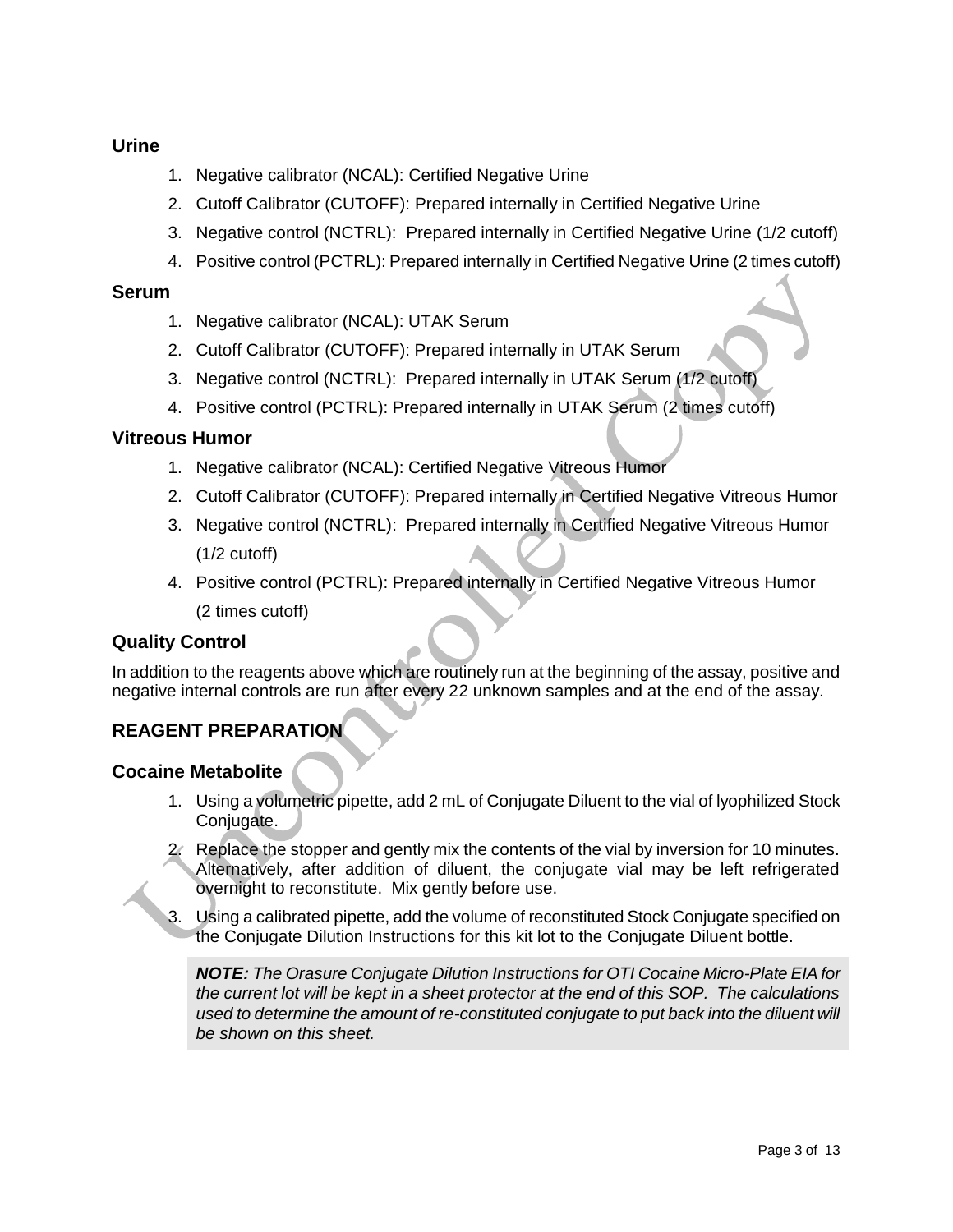- 4. Replace the lid on the bottle and gently mix the contents by inversion for 1 minute. Allow the reagent to equilibrate for 30 minutes at room temperature or overnight at 2-8 $^0$  C.
- 5. Label the kit indicating that conjugate was prepared, when and by whom.

*Note: This conjugate dilution is stable for 3 months when stored at 2-8 <sup>0</sup> C and may be used in the OraSure Cocaine Metabolite Micro-Plate assay as needed.*

# **Opiates, Barbiturates, Benzodiazepines, Amphetamine Specific, Methamphetamine Specific, Cannabinoids, Oxycodone and Methadone**

All reagents are ready to use.

# **GENERAL INSTRUCTIONS FOR ALL KITS**

- 1. Allow all reagents and samples to come to **room temperature** (20-27<sup>0</sup> C) before use.
- 2. Ensure that kits are not outdated and that kit lot numbers are properly entered in the Access program on the Database computer.
- 3. Do **NOT** mix reagents or plates from different kits or manufacturers.
- 4. Do **NOT** use reagents past the expiration date.
- 5. Do **NOT** freeze reagents.
- 6. Proper handling of all reagents is strongly advised. It is suggested that disposable materials be used to avoid contamination of Substrate Reagent. Discard Substrate Reagent if **obvious blue color** develops.
- 7. Do **NOT** mouth pipette reagents. Handle all specimens and reagents as if potentially infectious.
- 8. Do **NOT** add sodium azide to samples as a preservative!
- 9. Keep all containers closed when not in use to avoid contamination.
- 10. It is suggested that all OraSure (STC) reagents be kept out of direct sunlight whenever possible.
- 11. The Stopping Reagent is corrosive; handle with care.

## **INSTRUMENTATION AND EQUIPMENT**

- 1. Test tubes: 12 x 75 mm disposable glass.
- 2. Plastic containers for reagents and calibrators/controls.
- 3. Two mL volumetric pipet for reconstitution of BE conjugate.
- 4. Calibrated adjustable pipette (20-200 microliters) with disposable tips for specimen dilutions and addition of Cocaine Stock Conjugate to Conjugate Diluent bottle.
- 5. Calibrated repipettor or equivalent to dispense appropriate amounts of Forensic Diluent.
- 6. Reagent and specimen sample tips manufactured specifically for the DYNEX DSX.
- 7. Deep well plates for urine dilutions on instrument.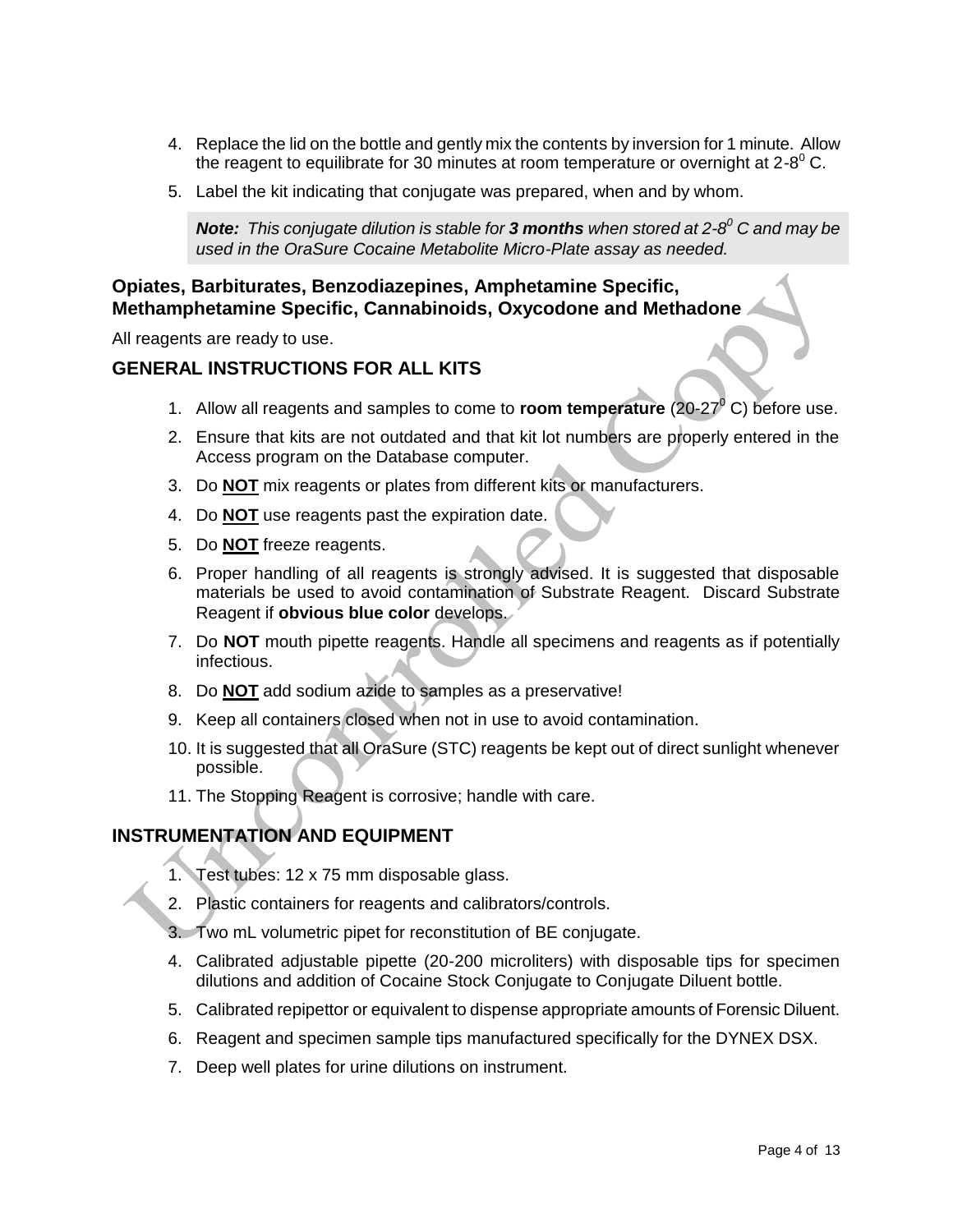8. DYNEX DSX Automatic Sample Processor and Microplate Analyzer

The DYNEX Analyzer is an automated laboratory microplate assay-processing unit working in conjunction with specifically designed Microsoft WindowsXP software. The open architecture is programmed to perform multiple analyses of most ELISA microplate assays. The following ELISA microplate drugs of abuse assay protocols have been programmed for automated processing in specific profiling formats: Amphetamine Specific, Methamphetamine Specific, Barbiturates, Cannabinoids (THC), Benzodiazepines, Cocaine Metabolite, Oxycodone, Morphine/Opiates and Methadone.

*Note: See manual section with hard copy of automated assay protocol steps and the profiles programmed for automated testing of multiple protocols per assay specific validated applications. See also the OraSure (STC) Application Technical Bulletin, which describes the assay specific application per the desired assay specific cutoff.*

# **DYNEX DSX (DSX) OPERATION**

- 1. Turn on DSX instrument.
- 2. Turn on Computer

*Note: If steps 1 and 2 are not done in order there an error message screen will appear (DSX Communication Module Error). Click on the Recovery Options button and select "Try to self test communications module again" (#2).*

- 3. Press and hold "Control" and "Alt" and hit "Delete". This will bring up the network login screen.
- 4. Use "OCMETOX" for the login name followed by the appropriate password.
- 5. Double click on the Revelation DSX icon on the desktop.
- 6. A screen appears with "Connect to DSX using Port 1" selected. Select "Do It". If this is not actively done within 30 seconds, it will continue automatically.
- 7. On the Revelation DSX Logon screen, enter User Name and Password and click OK The self-test on all modules will start. The results appear on screen. Scroll down to see if all tests have passed. Print the self test using the Printer icon on the toolbar. Follow directions for a double sided copy.

# **ORDER WORKLIST PANEL USING BUTTONS (PANEL OF DRUGS)**

- 1. Click the button with the worklist name desired (Urine or Blood). The buttons are at the top of the screen under the first row of tool bars
- 2. The Sample Batch Selection screen appears with "Add assays using a new batch of samples" selected. Accept by clicking OK.

*Note: The choice in the "Sample Caddy Definition in use" field is "Example rack". Do NOT change this choice.*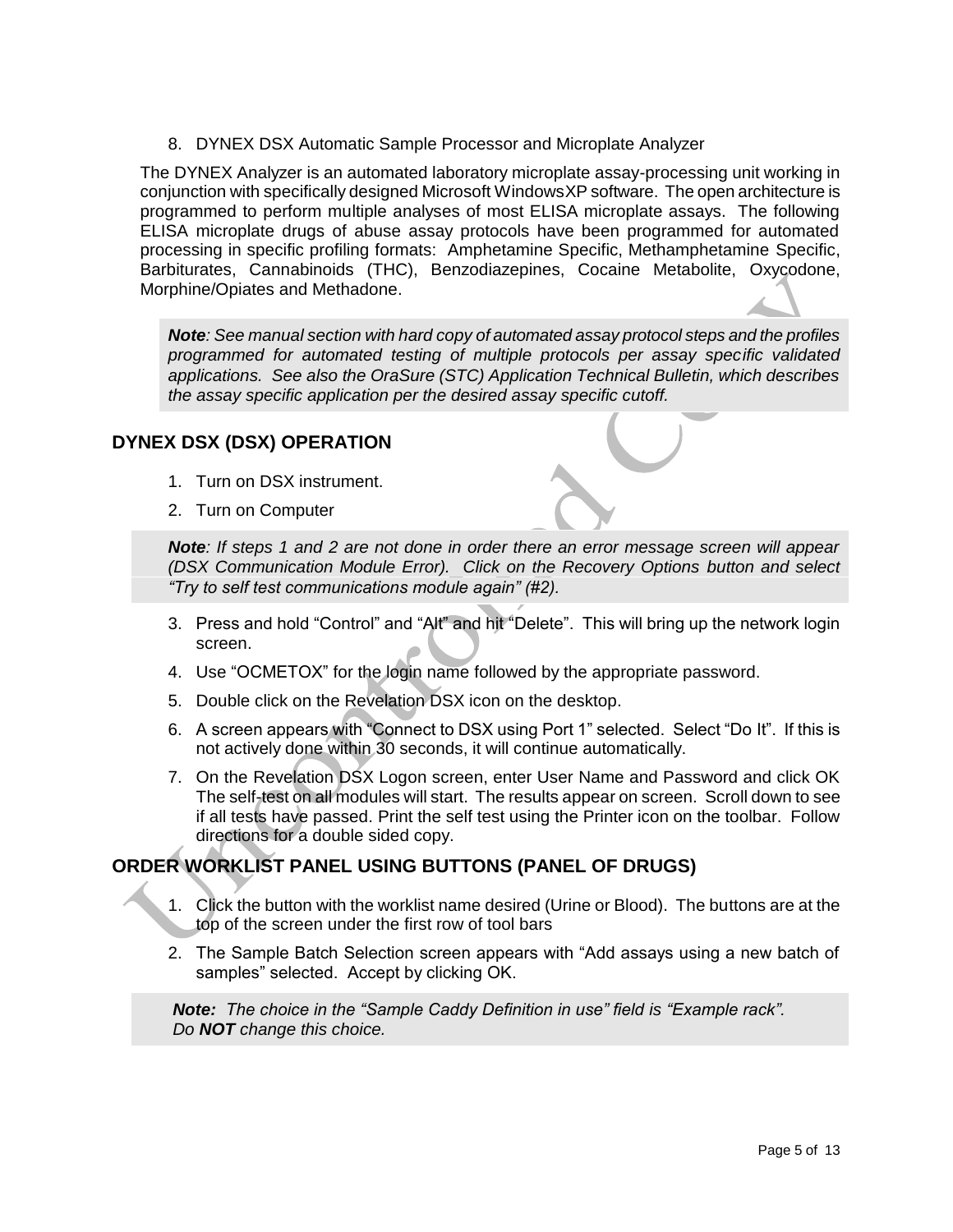3. The Edit Worklist-Sample Batch 1 screen shows the assays programmed for a urine (or blood) worklist and their plate assignments. (For single analyte assays, see the end of this SOP)

 *Note: the buttons were not named well when programming. To see the test name hold the cursor over the button.*

- 4. Place the cursor in the field to the right of Sample ID field A1. Hold down the left mouse button and drag the cursor from the upper left corner of the grid to the lower right corner so that the boxes under all the tests are highlighted. Release the mouse button. The previously highlighted boxes will now contain a checkmark indicating that a test has been assigned. Scroll to the next page and repeat until there are checkmarks in all positions for the number of samples being analyzed (from A1 to C12 for a 48 well run)
- 5. On the same screen, in the "First Autosample ID" box enter the number "1". Click on Auto Assign Sample IDs. The number in the window should change to 41 for a full run of samples. The Sample ID fields are now numbered 1 through X (where X is the last sample to be entered, 40 for a run encompassing A1 to C12)
- 6. Scroll up to Sample ID number 1. Enter the unknown sample number. **Press TAB** to move to the next field. When all entries are completed click OK.

 *Note: DO NOT TOUCH THE ENTER KEY during the specimen data entry process. Touching ENTER will disrupt the programming requiring a completely new start-up.* 

- 7. Click green PLAY button (green triangle). Wait while the timeline is building.
- 8. The Down Arrow at the upper left with turn blue when the time line is finished.
- 9. View timeline. Click Fast Forward (double green triangle) to start loading consumables.
- 10. A screen named "Lot Specific Data and Runtime Variable Entry" will appear. The first four fields under the heading Plate say Test 1, Test 2, Test 3, Test 4. These need to be edited to match the information listed in the Assay Kits field in the middle of the screen. The assays are listed in the in the correct assay order.
- 11. Edit the Test 1 field to match the first assay listed using the following format:

Date - Matching assay type (add "Blood" for whole blood assays)

Example: The first test listed in the box at the bottom is amphetamines

Edit "Test 1" to read: A(B)040909-amphet

 *Note: A or B at the beginning of the format identifies the instrument used.*

12. Enter the lot number of the selected kit in the Number field and enter the expiration date in the Expires field.

 *Note: To move to next field use TAB or click cursor in the field.* 

 Continue until all four assay fields, lot numbers and expiration dates have been entered. Click the green checkmark to accept.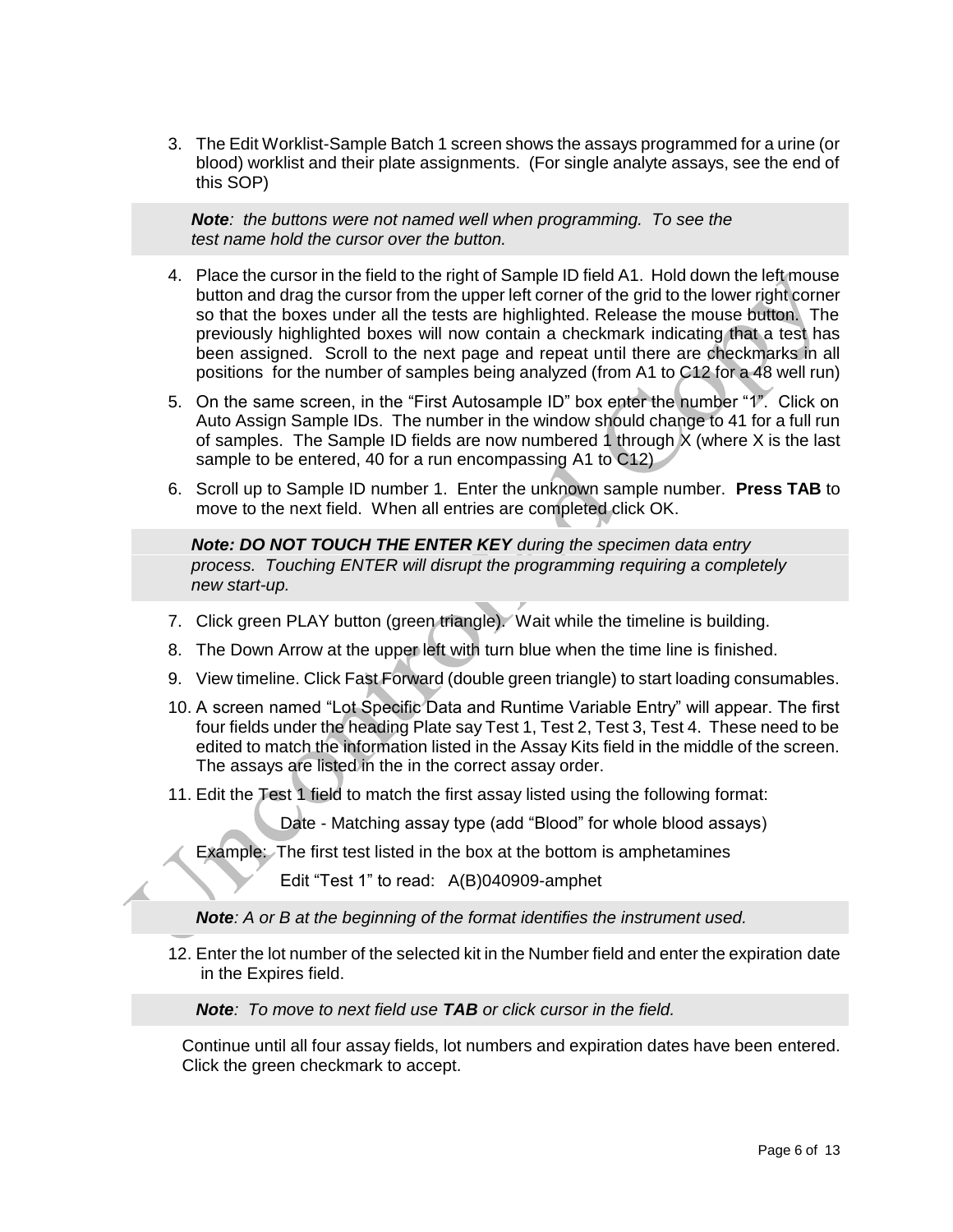13. The Load Sample Rack screen appears. It shows all the specimens scheduled. Load the samples in the sample caddies starting at the back left moving left to right in each rack. The last sample will be in the front right position for that set of samples. Click the green checkmark to accept.

 *Note: Check specimens and reagents for bubbles when loading the instrument. It is extremely important to eliminate bubbles; the presence of a bubble could produce a false negative result.*

14. The Load Fluid Screen appears. This screen has the following headers.

Fluid – name of reagent to add

Bottle – the type of consumable used to hold the fluid

Volume – the volume of reagent to be pipetted

Dead Volume – the volume of reagent not available for sampling

Bottle Volume – the total of pipetted volume and dead volume. MINIMUM amount of reagent needed for proper pipetting.

*Note: Ensure that there is always more than enough fluid present for each need.*

Loaded – shows yes or no depending on status

- 15. Follow prompts to load consumables (a duplicate of the instrument is shown on the screen with arrows pointing to the proper placement of the consumable described). When prompted to load plates, name the files as above [date – assay (Blood)]. Be SURE the plate identifier is unique.
- 16. To load an assay plate, remove the plate holder from the plate carrier. Insert the assay plate with position A1 at the front left corner. Angle the plates into the holders starting from the front to the back

*Note: For a full panel of 32 calibrators, controls and unknown samples, there should be four well strips in a plate starting from the left side*

17. Replace the loaded plate holder on the carrier; repeat for each assay.

 *Note: the plate holders are removed to insert plates so that the positioning of the plate carrier on the instrument is not disrupted by pressing plates into it.*

- 18. Make sure the tip waste container and washer waste bottle are empty.
- 19. If green, the Fast Forward button can be pressed to start the run. If not selected, the run will start after an elapsed time.
- 20. When the first set of four plates is completed a status line on the screen flashes "3 plate(s) are ready to start form Sample Batch 1. Click Play button to start now."
- 21. Take off the used plates and set aside.
- 22. Remove reagents specific to completed assays.
- 23. Change the STC controls from serum to oral fluid.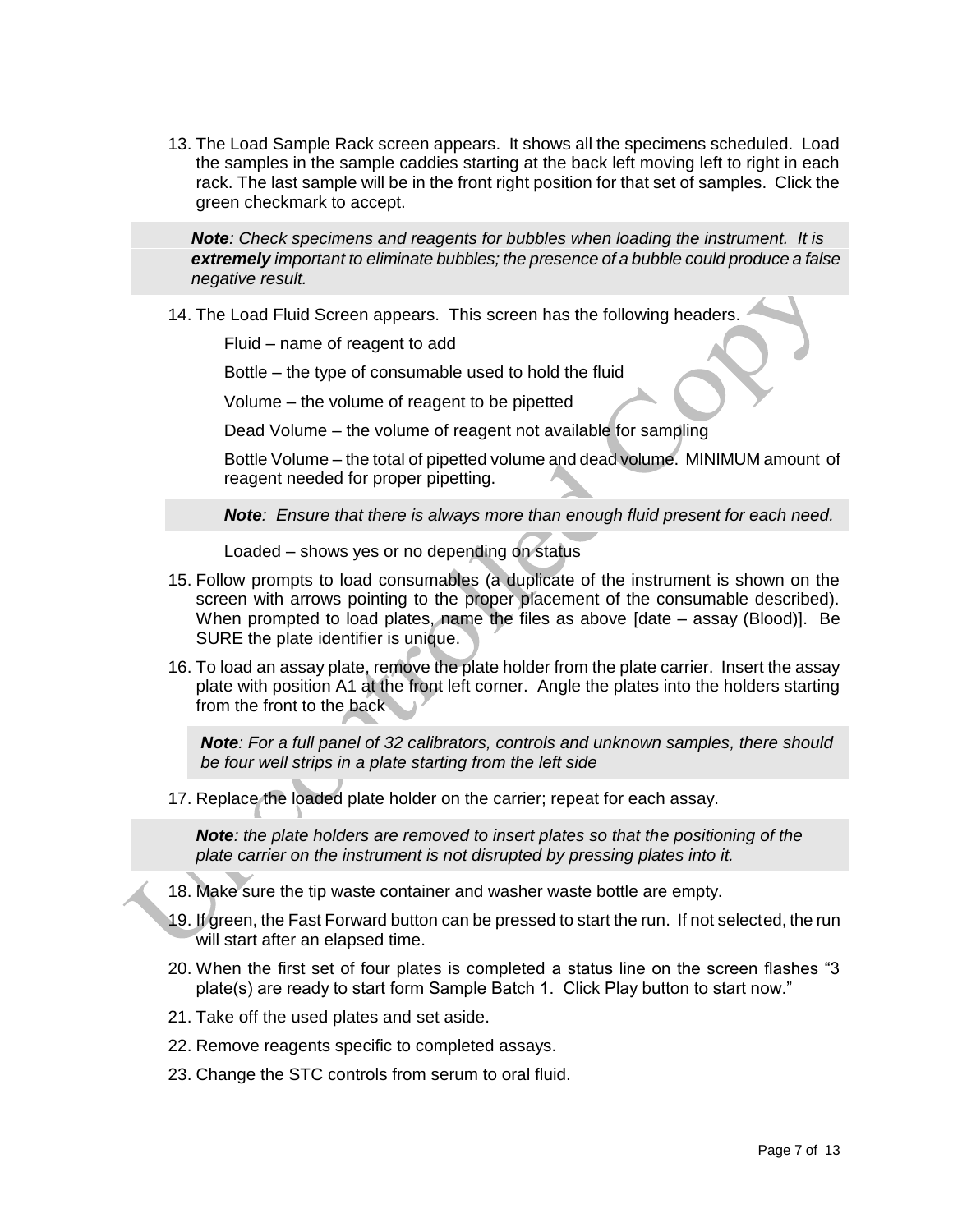- 24. Refill the reagents common to all assays (forensic diluent, substrate, stop reagent).
- 25. Ensure there are sufficient sample and reagent tips when prompted. Click OK.
- 26. Empty the tip waste container. (This can also be done at the end of a session.)
- 27. Click on Forward (green triangle) and wait for timeline to build.
- 28. Click on Fast Forward (double green triangle)
- 29. Fill in the Lot Specific and Runtime Variable Entry screen as before. Click green checkmark when done.
- 30. Load appropriate plates and reagents as before following the prompts for proper placement.
- 31. Start run as before.
- 32. The complete run is finished when the timeline says "System Paused" and the Stop button is red (i.e. not gray). To end the session, click on Stop button. The instrument will then "home" itself.
- 33. Click on File in the top tool bar. Choose "Recent Plates". The **four** most recent assays will be displayed. Select assay to print.
- 34. Click on the blue arrow to toggle to the screen displaying the data for the assay chosen. Click on print icon and OK to order a hardcopy of the data. Follow the directions for double sided printing.
- 35. Repeat from step 33 until the four most recent assays are printed.
- 36. To print the remaining data files, click on "File" and then "Open".
- 37. At the bottom of the screen which appears, change the "Files of Type" field to Plate Files [\*dat]. Scroll through the plates until the file to be printed is found.
- 38. Double click the file name and the data appears on the screen
- 39. Click on the Printer icon to print as before.
- 40. Click and the file appears on the screen

# **SINGLE ANALYTE ASSAY PROCEDURE**

Cannabinoids in urine or whole blood and opiates in whole blood can, as necessary, be run as stand alone assays. To perform these assays, the following SOP changes or additional steps are outlined below.

# **OPIATES IN WHOLE BLOOD OR CANNABINOIDS IN WHOLE BLOOD OR URINE**

- 1. At SOP step 3, click on the Blood panel button. The unneeded assays must be deleted.
- 2. Position the cursor over a button in the panel. If the assay displayed is NOT the assay of choice (opiates or cannabinoids), left click and chose "delete assay". The button will be removed. Continue until only the assay of choice button is displayed.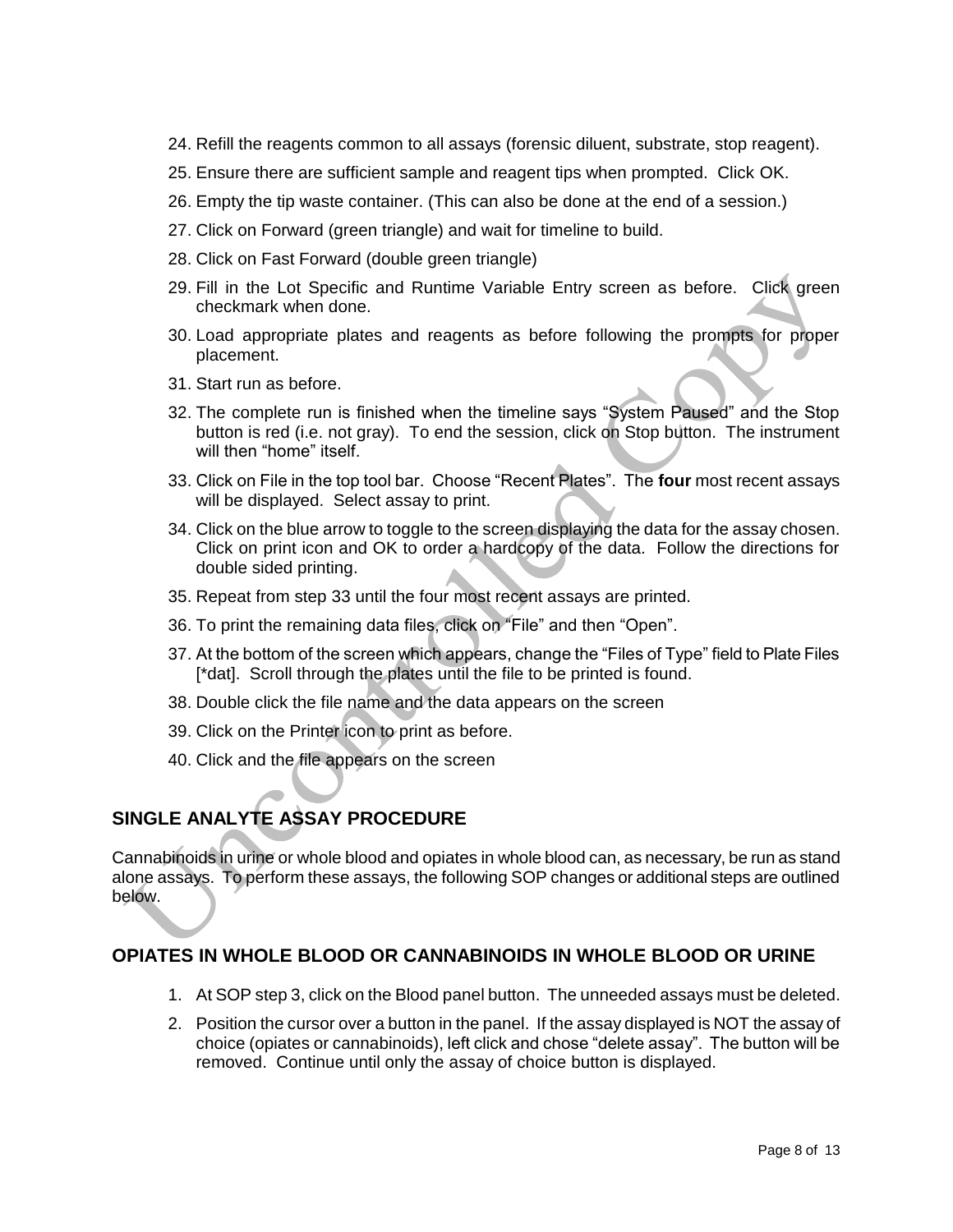- 3. Highlight and click on the appropriate number of test boxes so that a check mark appears.
- 4. Continue as in Step 5 above.

# **RESULTS ANALYSIS AND INTERPRETATION – FIRST LEVEL REVIEW**

- 1. The hard copy report first identifies the specific session test protocol(s) that was performed, the session name, the profile name, the micro-plate carriage location, date, and name of user that performed this session.
- 2. Displacements are calculated by the instrument programming follows:

*Note: Displacements or other assay related failures are printed on the assay data printouts.*

- a. STC Negative Calibrator OD STC Cutoff Calibrator OD STC Negative Calibrator OD
- b. Mean Whole Blood NCAL OD Mean Whole Blood CUTOFF OD Mean Whole Blood NCAL OD
	- 3. Record displacements as a percent in the QC log book along with the acceptable ranges for both (found on the kit specific package inserts). If displacements do not meet criteria, consult a supervisor.
	- 4. The next portion of the hard copy report information relates to the programmed validation criteria for the specific assay and whole blood calibrators.

The instrument automatically validates each assay and interprets the sample results as:

**Positive Results**: Any sample with an OD less than or equal to the mean of the whole blood cutoff calibrators is considered a positive.

**Negative Results**: Any sample with an OD greater than the mean of the whole blood cutoff calibrators is considered a negative.

- 5. Following the calibrator validation, the report lists calibrator and micro-plate positions, ODs, and the result interpretation call as positive or negative.
- 6. The report continues with micro-plate positions of the samples, the sample ID number, and the result interpretation call as positive or negative.

# **ACCEPTANCE CRITERIA**

- 1. All positive quality controls must be positive and all negative quality controls must be negative. Consult a supervisor if there are discrepant results.
- 2. If the OD of any matrix positive control is not less than the OD of the matrix cutoff calibrator, the run will automatically be rejected. A new matrix cutoff calibrator and matirx positive and negative controls will be used and the run repeated.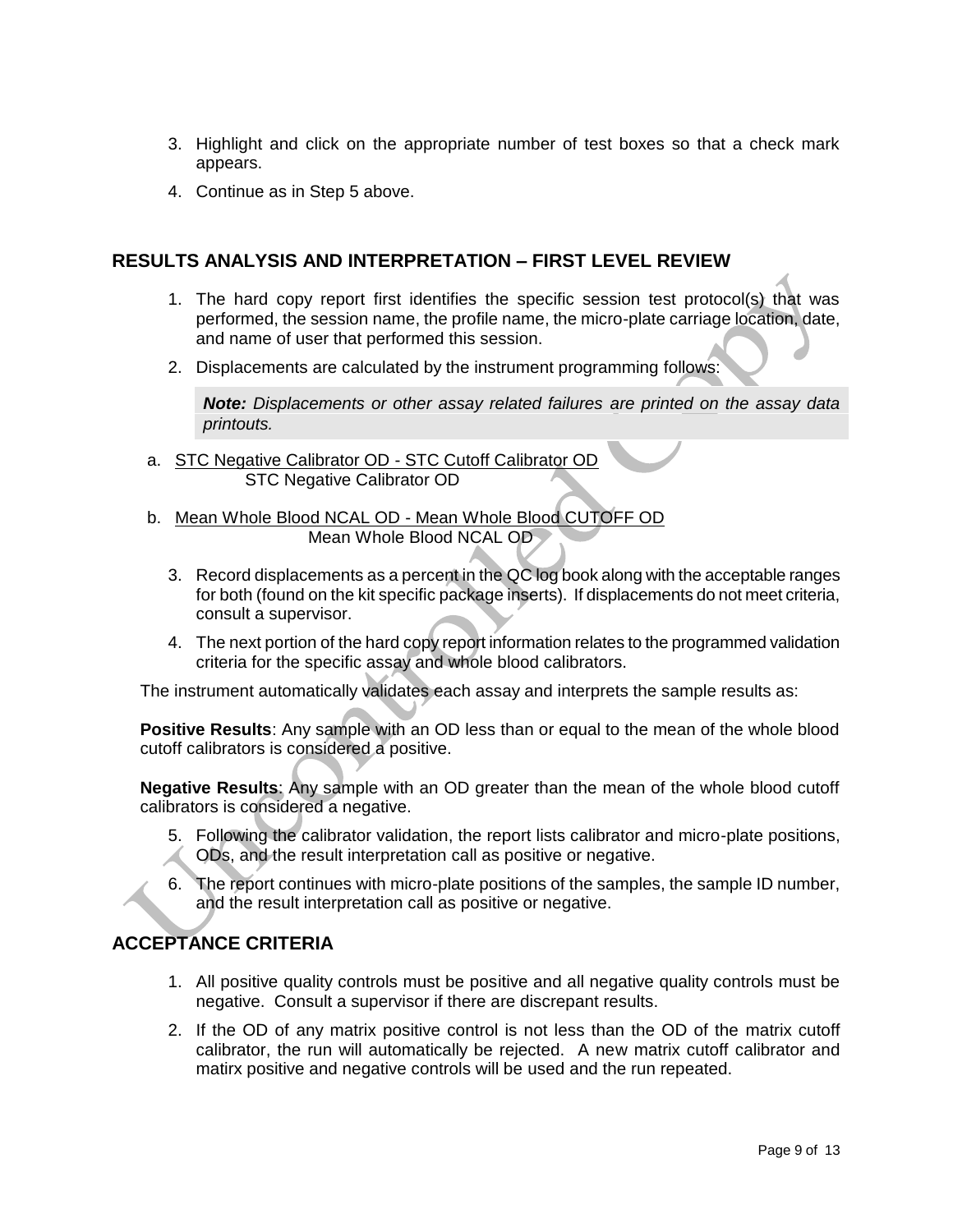3. If the OD of the matrix cutoff calibrator is not less than the OD of the matrix negative control, the run will automatically be rejected. A new matrix cutoff calibrator and matrix positive and negative controls will be used and the run repeated.

# **SECOND LEVEL REVIEW**

- 1. The section supervisor will ensure that result analysis and interpretation performed by the first level reviewer is correct. He/she will sign off on the data review. Copies of all results will be made.
- 2. Results are reported to the case file following reporting criteria of the SOP.

# **THIRD LEVEL REVIEW (FINAL REVIEW)**

The third and final level review can only be performed by the Laboratory Manager. He/she will review the data for the entire case according to all established criteria. They will ensure that screening, confirmatory and quantitative analysis on the case have been completed and reported accurately. As needed, they will also schedule additional analysis and contact the Medical Examiner on the case to discuss any findings and / or review case history.

# **REPORTING CRITERIA**

CUTOFFS: The administrative cutoff concentration for each ELISA drug screen is the analyte concentration documented in the ELISA Quality Control Standard Operating Procedure.

1. Test results with an OD equal to or less than that of the mean cutoff calibrator OD are positive and are reported as detected for the specified drug.

#### **Schedule of appropriate confirmations or substantiations.**

- 1. For all tests except cannabinoids, schedule confirmation testing in the appropriate specimens.
- 2. For positive **urine** cannabinoids, schedule a cannbinoid test in blood. If the subsequent blood result is negative, repeat both the urine and blood tests.
- 3. For positive **blood** cannabinoids, schedule a repeat analysis.

## **Positive Quality Control Failure:**

1. Negative result for positive control: OD near cutoff (-10%):

Positive result for unknown specimens - report as detected (these tests are subject to confirmation).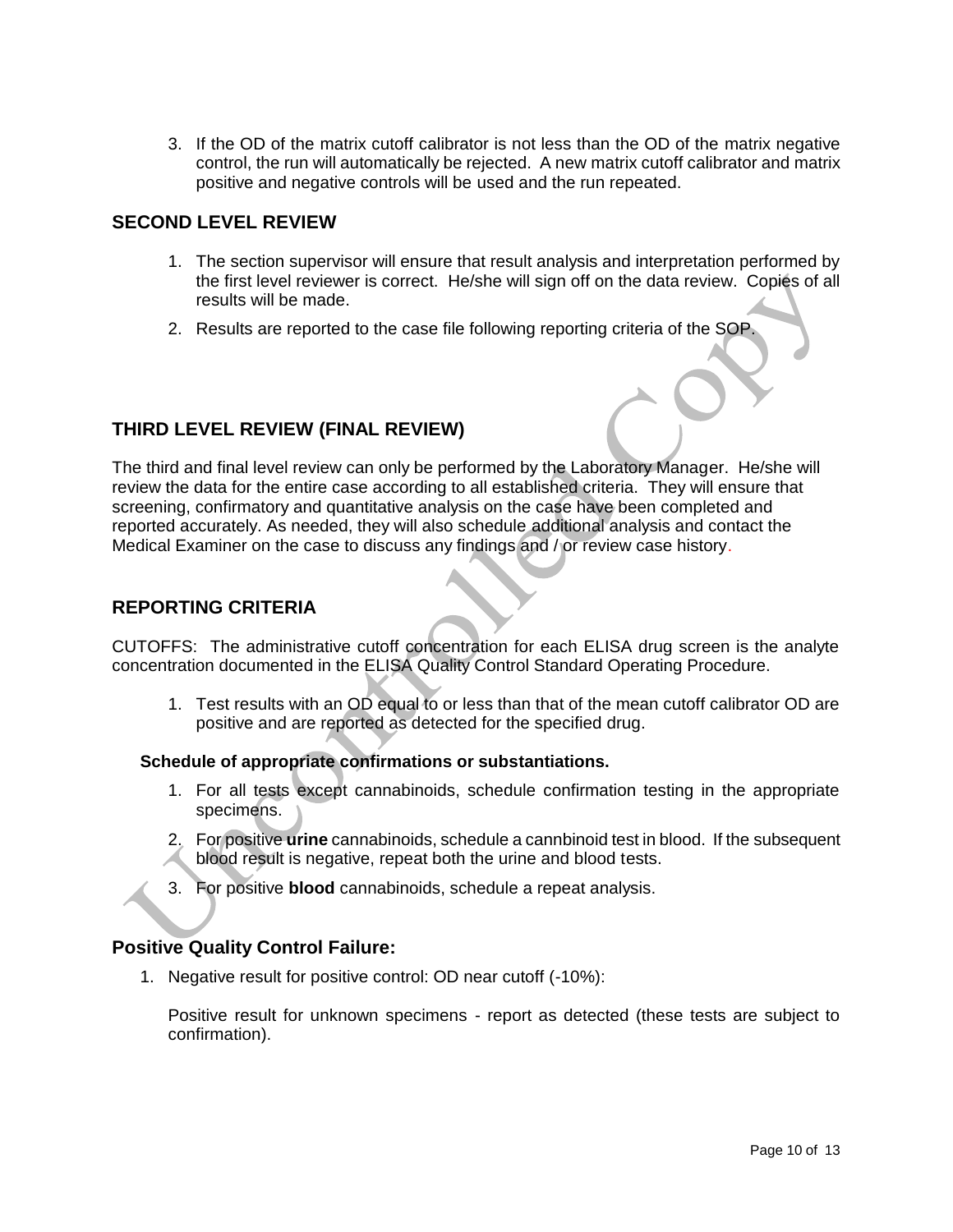Negative result for unknown specimen: OD between negative control OD (50% of cutoff) and cutoff calibrator OD – **REPEAT**.

Negative result for unknown specimen: OD greater than negative control OD (50% of cutoff) - report as not detected.

*Note: for assays which routinely have few positive results (e.g. barbiturates) the entire assay may be repeated in the interest of efficiency*

2. Negative result for positive control: OD greater than negative control (50% of cutoff):

Positive result for unknown specimens - report as detected (these tests are subject to confirmation).

Repeat all unknown specimens with a negative result.

### **Negative Quality Control Failure**

- 1. Repeat ALL unknown specimens.
- 2. The reporting criminalist may, at their discretion, refer a sample for testing by a different analytical methodology if the OD of the sample is negative but within 10% of the cutoff. The result should be reported as negative with a notation that the result is close to the cutoff.

#### **Displacement Deviations**

- 1. if the kit displacement is below the accepted range (35% to 75%) consult a supervisor.
- 2. If the blood displacement is below the accepted range (35% to 75%) consult a supervisor

*Note: High displacements are acceptable except if OD readings are atypical.*

3. If the % c.v. for the cutoff calibrator is greater than 10% consult a supervisor. The supervisor may choose one of the duplicates as the cutoff but only if the chosen cutoff OD creates more positive determinations which will then be subject to confirmation testing.

# **INTERFERENCES**

See assay specific package inserts and supplementary OraSure (STC) Technical Bulletins for specificity and cross-reactivity data for each assay.

## **MISCELLANEOUS**

1. Consult with section supervisor on troubleshooting, special protocols, non-routine preventive maintenance procedures, and other inquiries.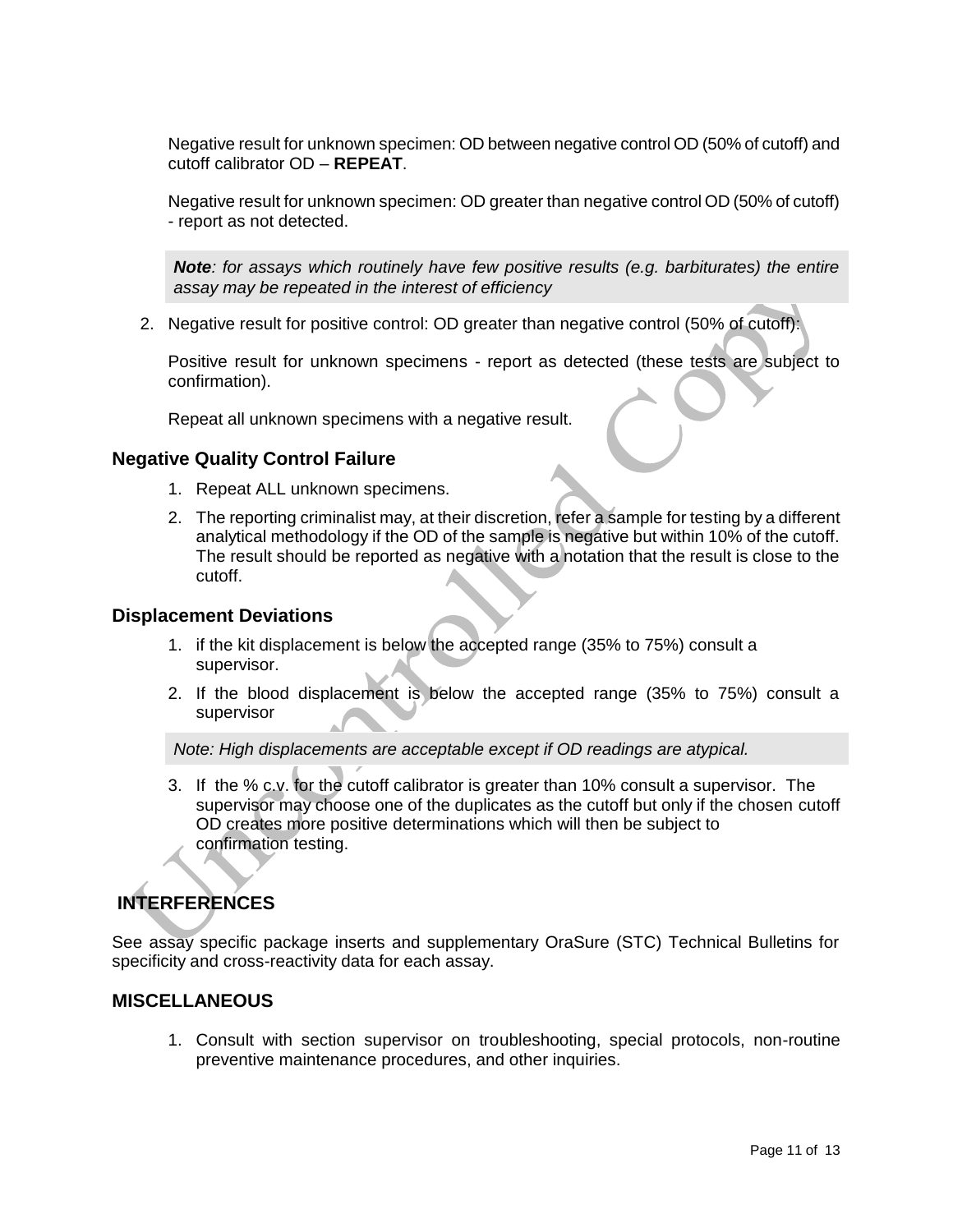- 2. Additional assistance may be necessary from OraSure Technologies (OTI).
- 3. Inform the section supervisor when contacting the manufacturers for assistance.
- 4. Protocol for assay setup may be located in the package inserts in conjunction with the Applications Technical Bulletin.

### **DAILY MAINTENANCE**

- 1. Verify that the self-test passes.
- 2. Empty and clean the tip waste container
- 3. Empty and clean (as necessary) the liquid waste container.

### **WEEKLY MAINTENANCE**

- 1. Empty the wash buffer containers and clean them with several rinses of deionized water.
- 2. Remove and clean the waste tip chute. If desired, disinfect with 70% alcohol.

# **MONTHLY MAINTENANCE**

1. Clean wash head. Refer to DSX Operators Manual, page 87.

*Note: The wash head is also cleaned as necessary when indicated by assay results.*

# **SIX-MONTH MAINTENANCE**

*Note: This should be part of preventive maintenance from the current service contract vendor. Assure that this has been checked and/or done during service and preventive maintenance calls.*

- 1. Replace the dispense tubing
- 2. Replace the aspiration tubing.

## **REFERENCES:**

OraSure (OTI) Enzyme Immunoassay Package Inserts

DYNEX DSX system manual